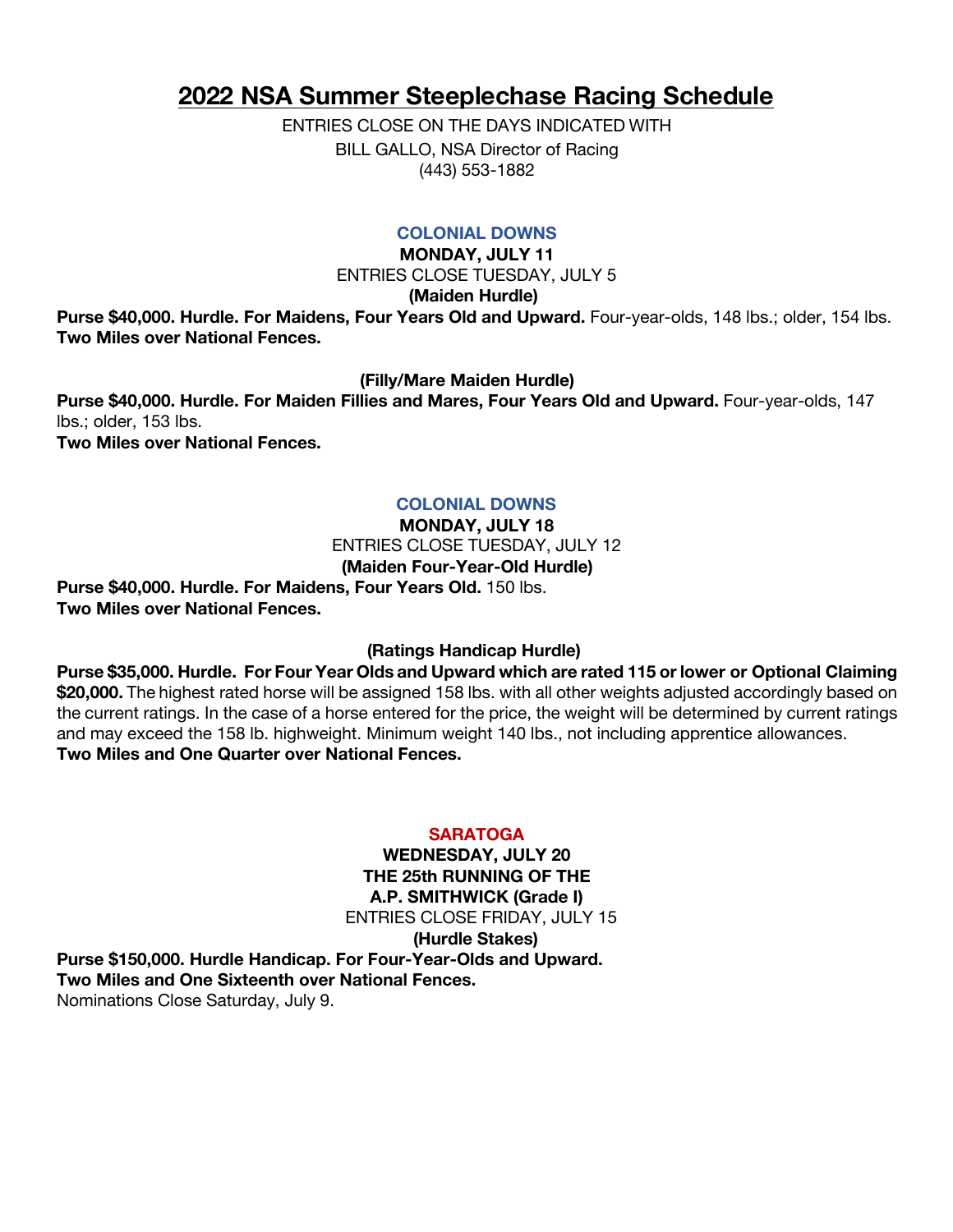### **COLONIAL DOWNS**

### **MONDAY, JULY 25**

ENTRIES CLOSE TUESDAY, JULY 19

### **(Maiden Hurdle)**

**Purse \$40,000. Hurdle. For Maidens, Four Years Old and Upward.** Four-year-olds, 148 lbs.; older, 154 lbs. **Two Miles over National Fences.**

### **(Ratings Handicap Hurdle)**

**Purse \$30,000. Hurdle. For Four Year Olds and Upward which are rated 110 or lower.** The highest rated horse will be assigned 158 lbs. with all other weights adjusted accordingly based on the current ratings. Minimum weight 140 lbs., not including apprentice allowances.

**Two Miles over National Fences.**

#### **SARATOGA**

**WEDNESDAY, JULY 27**

ENTRIES CLOSE FRIDAY, JULY 22

 **(Allowance Hurdle)**

**Purse \$65,000. Hurdle. For Four Year Olds and Upward which have never won two races.** Four-year-olds, 150 lbs.; older, 156 lbs. Non-winners in 2022, allowed 4 lbs.; in 2021-2022, 8 lbs. (Claiming races not considered in estimating allowances).

**Two Miles and One Sixteenth over National Fences.**

# **COLONIAL DOWNS**

# **MONDAY, AUGUST 1**

ENTRIES CLOSE TUESDAY, JULY 26

#### **(Maiden Hurdle)**

**Purse \$40,000. Hurdle. For Maidens, Four Years Old and Upward.** Four-year-olds, 148 lbs.; older, 154 lbs.

**Two Miles over National Fences.**

# **(Maiden Starter Hurdle)**

**Purse \$30,000. Hurdle. For Maidens, Four Years Old and Upward which have started for a claiming price of \$25,000 or less on the flat, or over fences.** Four-year-olds, 148 lbs.; older, 154 lbs. **Two Miles over National Fences.**

### **SARATOGA**

### **WEDNESDAY, AUGUST 3 THE JONATHAN KISER NOVICE STAKES** ENTRIES CLOSE FRIDAY, JULY 29  **(Novice Hurdle Stakes)**

**Purse \$75,000. Hurdle. For Four Year Olds and Upward which have not won over hurdles prior to March 1, 2021 or which have never won three races, other than three-year-old.** Four-year-olds, 144 lbs.; older, 150 lbs. Winners, other than maiden, claiming, starter, or three-year-old: 3 lbs. extra for each race won. **Two Miles and One Sixteenth over National Fences.**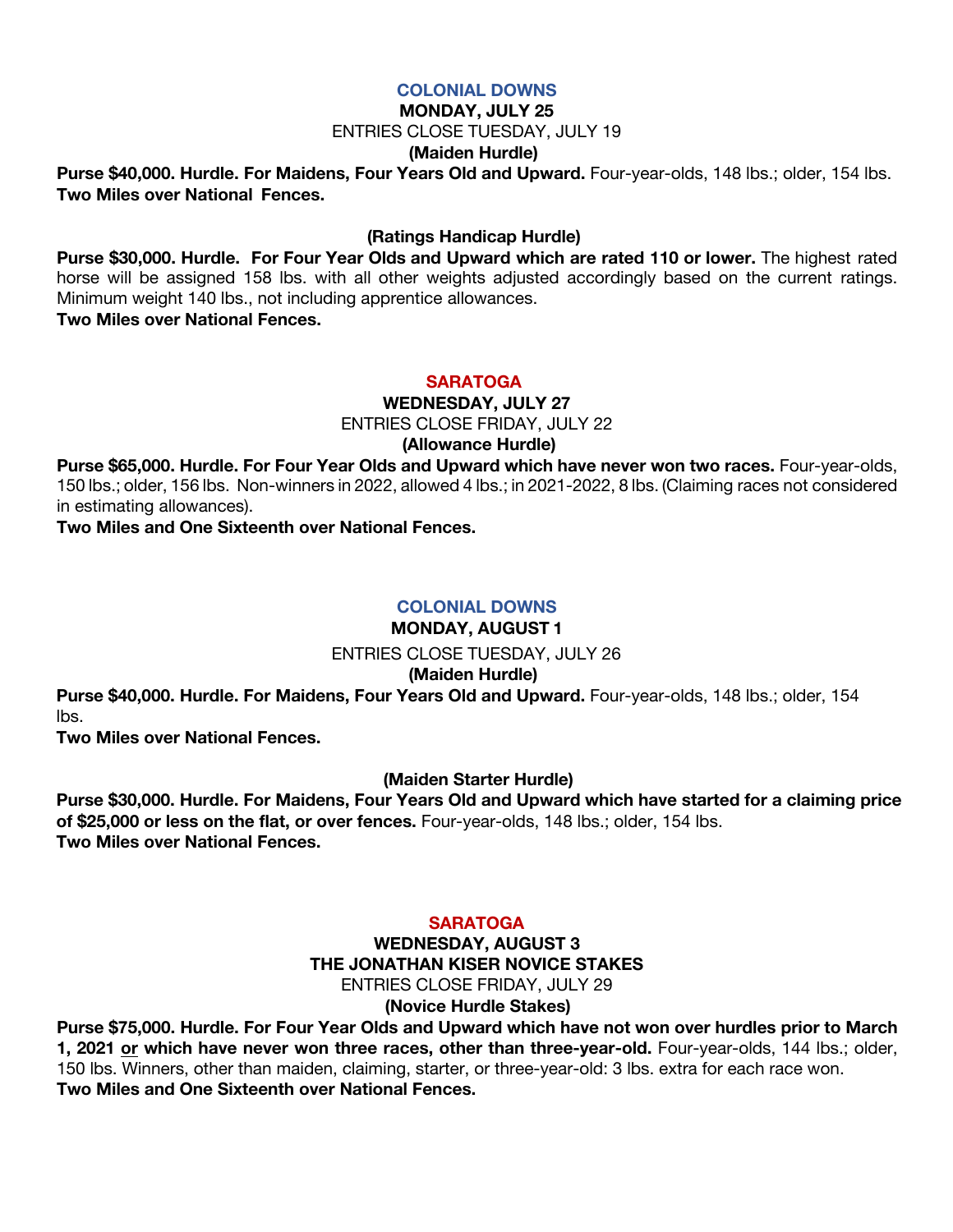### **COLONIAL DOWNS**

### **MONDAY, AUGUST 8**

ENTRIES CLOSE TUESDAY, AUGUST 2

### **(Maiden Four-Year-Old Hurdle)**

**Purse \$40,000. Hurdle. For Maidens, Four Years Old.** 150 lbs. **Two Miles over National Fences.**

# **(Ratings Handicap Hurdle)**

**Purse \$35,000. Hurdle. For Four Year Olds and Upward which are rated 115 or lower.** The highest rated horse will be assigned 158 lbs. with all other weights adjusted accordingly based on the current ratings. Minimum weight 140 lbs., not including apprentice allowances. **Two Miles over National Fences.**

### **SARATOGA**

**WEDNESDAY, AUGUST 10**

ENTRIES CLOSE FRIDAY, AUGUST 5

 **(Allowance Hurdle)**

**Purse \$65,000. Hurdle. For Four Year Olds and Upward which have never won two races.** Four-year-olds, 150 lbs.; older, 156 lbs. Non-winners in 2022, allowed 4 lbs.; in 2021-2022, 8 lbs. (Claiming races not considered in estimating allowances).

**Two Miles and One Sixteenth over National Fences.**

# **COLONIAL DOWNS**

**MONDAY, AUGUST 15** ENTRIES CLOSE TUESDAY, AUGUST 9

# **(Maiden Hurdle)**

**Purse \$40,000. Hurdle. For Maidens, Four Years Old and Upward.** Four-year-olds, 148 lbs.; older, 154 lbs.

**Two Miles over National Fences.**

# **(Ratings Handicap Hurdle)**

**Purse \$30,000. Hurdle. For Four Year Olds and Upward which are rated 110 or lower.** The highest rated horse will be assigned 158 lbs. with all other weights adjusted accordingly based on the current ratings. Minimum weight 140 lbs., not including apprentice allowances.

**Two Miles and One Quarter over National Fences.**

# **SARATOGA**

**WEDNESDAY, AUGUST 17 THE JONATHAN SHEPPARD STAKES (Grade I)** ENTRIES CLOSE FRIDAY, AUGUST 12 (**Hurdle Stakes) Purse \$150,000. Hurdle Handicap. For Four Year Olds and Upward. Two Miles and Three Furlongs over National Fences.** Nominations Close Saturday, August 6.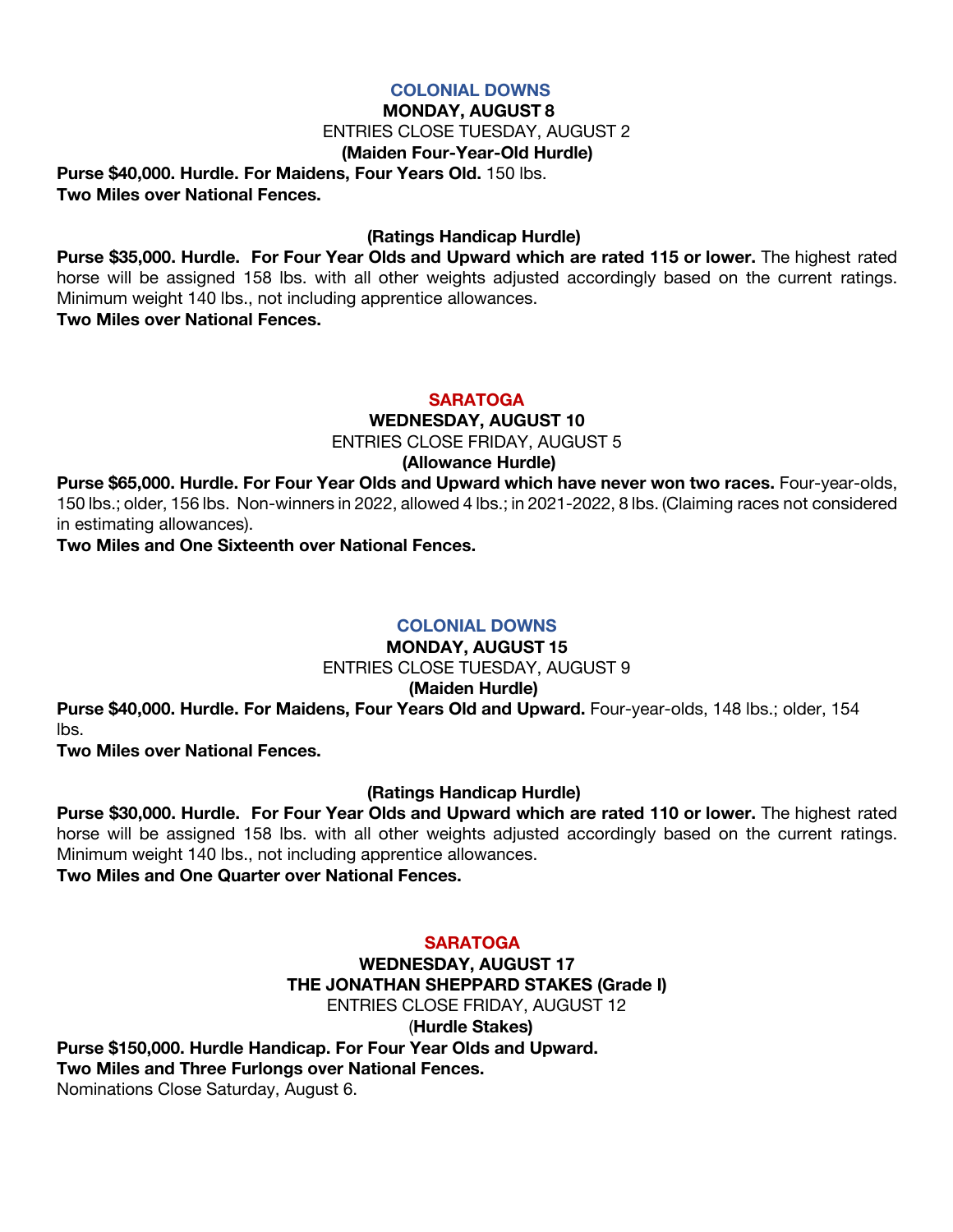#### **COLONIAL DOWNS**

### **MONDAY, AUGUST 22**

ENTRIES CLOSE TUESDAY, AUGUST 16

# **(Ratings Handicap Hurdle)**

**Purse \$35,000. Hurdle. For Four Year Olds and Upward which are rated 115 or lower.** The highest rated horse will be assigned 158 lbs. with all other weights adjusted accordingly based on the current ratings. Minimum weight 140 lbs., not including apprentice allowances.

**Two Miles and One Quarter over National Fences.**

# **THE RANDOLPH D. ROUSE**

 **(Filly/Mare Hurdle Stakes)**

**Purse \$100,000. Hurdle Handicap. For Fillies and Mares, Four Years Old and Upward. Two Miles over National Fences.**

Nominations Close Tuesday, August 9.

### **SARATOGA**

### **WEDNESDAY, AUGUST 24 THE MICHAEL G. WALSH NOVICE STAKES** ENTRIES CLOSE FRIDAY, AUGUST 19

**(Novice Hurdle Stakes)**

**Purse \$75,000. Hurdle. For Four Year Olds and Upward which have not won over hurdles prior to March 1, 2021 or which have never won three races, other than three-year-old.** Four-year-olds, 144 lbs.; older, 150 lbs. Winners, other than maiden, claiming, starter, or three-year-old: 3 lbs. extra for each race won. **Two Miles and Three Furlongs over National Fences.**

# **COLONIAL DOWNS**

# **MONDAY, AUGUST 29** ENTRIES CLOSE TUESDAY, AUGUST 23

#### **(Maiden Hurdle)**

**Purse \$40,000. Hurdle. For Maidens, Four Years Old and Upward.** Four-year-olds, 148 lbs.; older, 154 lbs.

**Two Miles over National Fences.**

# **(Ratings Handicap Hurdle)**

**Purse \$30,000. Hurdle. For Four Year Olds and Upward which are rated 110 or lower.** The highest rated horse will be assigned 158 lbs. with all other weights adjusted accordingly based on the current ratings. Minimum weight 140 lbs., not including apprentice allowances. **Two Miles and One Quarter over National Fences.**

# *SUBSTITUTE RACE*

# **(Maiden Starter Hurdle)**

**Purse \$30,000. Hurdle. For Maidens, Four Years Old and Upward which have started for a claiming price of \$25,000 or less on the flat, or over fences.** Four-year-olds, 148 lbs.; older, 154 lbs. **Two Miles over National Fences.**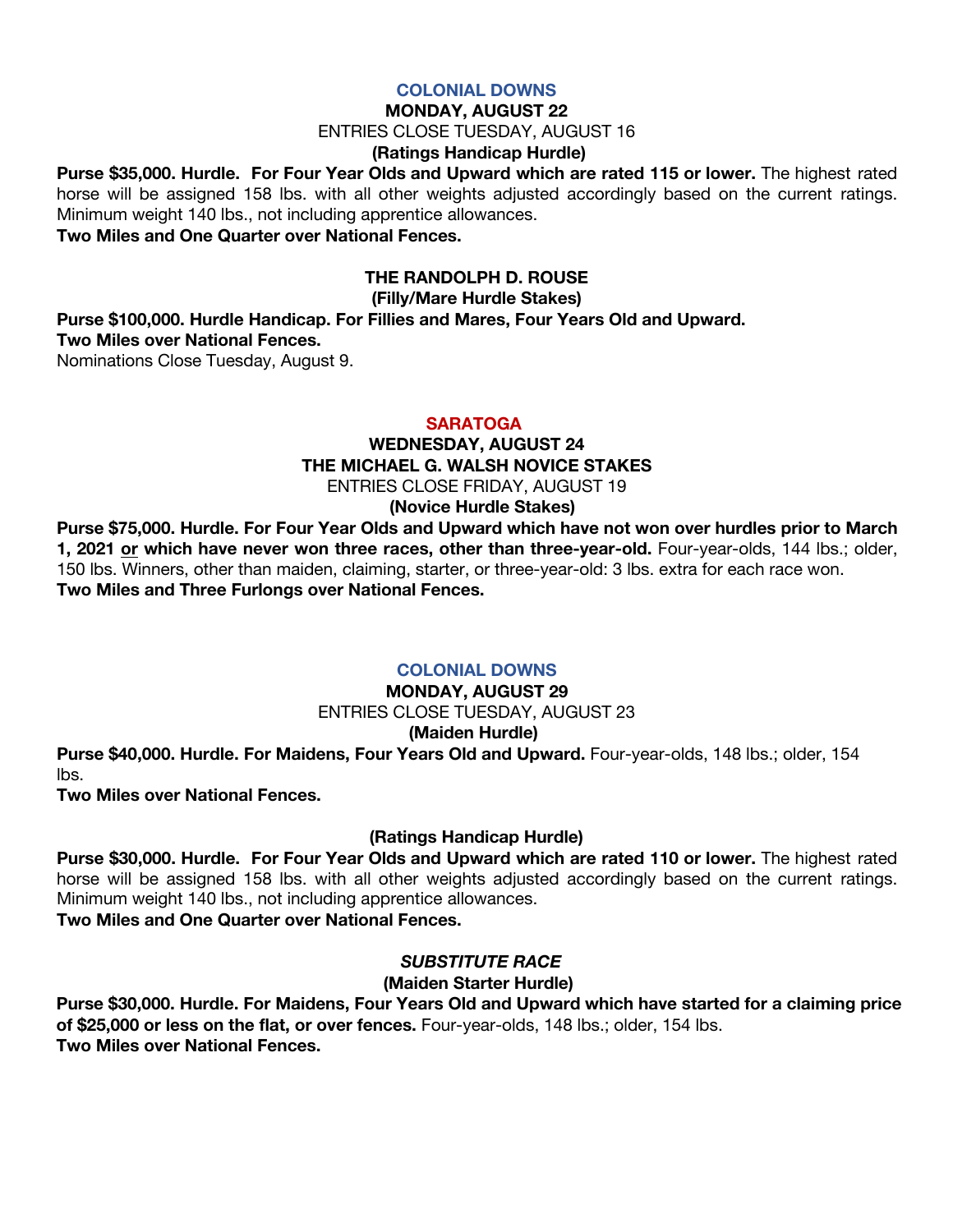#### **SARATOGA**

#### **WEDNESDAY, AUGUST 31**

ENTRIES CLOSE FRIDAY, AUGUST 26

### **(Allowance Hurdle)**

**Purse \$65,000. Hurdle. For Four Year Olds and Upward which have never won a race other than maiden, claiming, or ratings 115 or lower.** Four-year-olds, 150 lbs.; older, 156 lbs. Non-winners in 2022, allowed 4 lbs.; in 2021-2022, 8 lbs. (Claiming races not considered in estimating allowances). **Two Miles and Three Furlongs over National Fences.**

### **COLONIAL DOWNS**

#### **MONDAY, SEPTEMBER 5**

ENTRIES CLOSE TUESDAY, AUGUST 30

#### **(Starter Allowance Flat)**

**Purse \$50,000. Flat Race for Jumpers. For Four Year Olds and Upward which have started over jumps at the meet, and have not won a jump race at the meet.** Four-year-olds, 148 lbs.; older, 154 lbs. **Two Miles on the Turf.**

 *Limit of field 12, with preference to highest earners over jumps at the meet.*

### **BELMONT PARK**

# **THURSDAY, SEPTEMBER 15 THE WILLIAM ENTENMANN NOVICE STAKES** ENTRIES CLOSE SATURDAY, SEPTEMBER 10

**(Novice Hurdle Stakes)**

**Purse \$75,000. Hurdle. For Four Year Olds and Upward which have not won over hurdles prior to March 1, 2021 or which have never won three races, other than three-year-old.** Four-year-olds, 144 lbs.; older, 150 lbs. Winners, other than maiden, claiming, starter, or three-year-old: 3 lbs. extra for each race won. **Two Miles and One Quarter over National Fences.** 

#### **THE LONESOME GLORY (Grade I) (Hurdle Stakes)**

**Purse \$150,000. Hurdle Handicap. For Four Year Olds and Upward. Two Miles and One Half over National Fences.** Nominations Close Saturday, September 3.

#### **Official Notes:**

- Permission for apprentice riders to ride in jump races at Colonial Downs, Saratoga, and Belmont will be granted by the Stewards Advisory Committee on a case by case, and race by race basis.
- In all steeplechase races at Colonial Downs, Saratoga, and Belmont, the first fence in the stretch will not be jumped on the final circuit; therefore, the last fence down the backside at all venues will be the final fence.
- The HISA whip rule will be in affect at Colonial Downs and Saratoga, as well as during the NSA fall racing season.
- In all stakes races at Saratoga and Belmont, Lasix is prohibited. Also, horses 10 years old and upward are not permitted to run at NYRA racetracks.